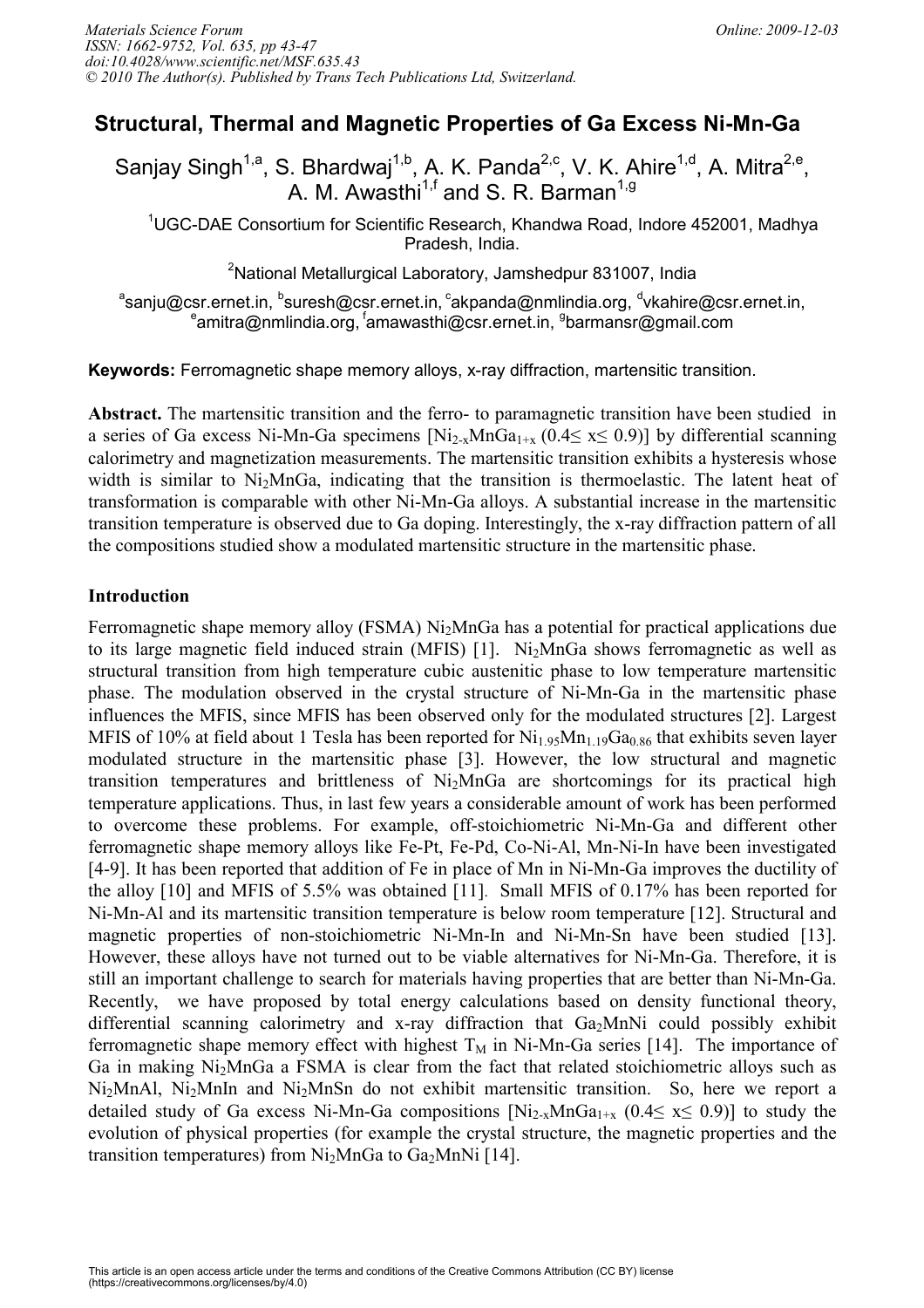## **Experimental methods**

The polycrystalline ingots of  $Ni_{2-x}MnGa_{1+x}$  (0.4≤ x≤ 0.9) have been prepared by melting appropriate quantities of Ni, Mn and Ga with 99.99% purity in an arc furnace under inert argon atmosphere. The ingots were subsequently annealed at 873 K for 12 days and at 723 K for 1 day for homogenization and then slowly cooled down to room temperature [13]. Energy dispersive analysis of x-rays has been used to determine the composition. The powder XRD data at room temperature were obtained with Cu K $\alpha$  radiation using a Rigaku X-ray diffractometer (RUH3R). The data were recorded at the rate of  $2^{\circ}/$ min with step size of  $0.02^{\circ}$ . For XRD, pieces cut from the ingot were manually ground to powder. Differential scanning calorimetry (DSC) measurements were performed using Model 2910 from TA Instruments. Magnetization was performed using vibrating sample magnetometers from Oxford Instruments and Lake Shore Cryotronics.



 $x= 0.9$  and (b)  $x= 0.7$  (c)  $x= 0.43$ . Arrows indicate the heating and cooling directions.

#### **Results and discussion**

Differential scanning calorimetry measurements on  $Ni_{2-x}MnGa_{1+x}$  (0.4≤ x≤ 0.9) clearly show the first order nature of the transition and the four temperatures [martensitic start  $(T_M)$ , martensitic finish (T<sub>Mf</sub>), austenitic start (T<sub>As</sub>), and austenitic finish (T<sub>Af</sub>) ]. For Ni<sub>1.02</sub>Mn<sub>1.08</sub>Ga<sub>1.9</sub> (x= 0.9) the transition temperatures  $T_M$ ,  $T_{Mf}$ ,  $T_{As}$  and  $T_{Af}$  are 780, 732, 789, and 811, respectively. For  $Ni_{1.3}Mn$ Ga<sub>1.7</sub> (x= 0.7) these temperatures are 838, 781, 855, and 900 K, respectively. For Ni<sub>1.5</sub>Mn<sub>1.07</sub>Ga<sub>1.43</sub>, the  $T_{As}$  and  $T_{Af}$  are 333 and 351 K, respectively. The width of the hysteresis, defined as the difference between  $(T_{As}+T_{Af})/2$  and  $(T_M+T_{Mf})/2$  [5], are 68 and 44 K for  $x=0.7$  and 0.9, respectively. The relatively small width of hysteresis show that the transition is thermoelastic in nature. The latent heat of transformation turns out to be 0.15, 1.5 and 2.35 kJ/mole, and for  $x=$ 0.43, 0.7 and 0.9, respectively. Thus, with increase in Ga content, the latent heat increases.

The room temperature powder XRD patterns of  $\text{Ni}_{2-x} \text{MnGa}_{1+x}$  (0.43 $\leq$  x $\leq$  0.9) show that all the samples are martensitic. The XRD data have been analyzed by Lebail fitting procedure [16]. We find that  $Ni_{1.02}Mn_{1.08}$  Ga<sub>1.9</sub> shows a monoclinic structure with lattice parameters a= 4.31 Å, b= 29.51 Å, c= 5.55Å,  $β = 90.49°$ . Ni<sub>1.3</sub>Mn Ga<sub>1.7</sub> also exhibits a monoclinic structure with lattice parameters a= 4.25 Å, b= 29.56 Å, c= 5.57 Å,  $\beta$ = 90.94°. Thus, for both Ni<sub>1.02</sub>Mn<sub>1.08</sub> Ga<sub>1.9</sub> and Ni<sub>1.3</sub>Mn Ga<sub>1.7</sub>  $b$ ~ 7a, which is indicative of the occurrence of 7M modulation. In contrast,  $Ni<sub>1.5</sub>Mn<sub>1.07</sub>Ga<sub>1.43</sub>$  shows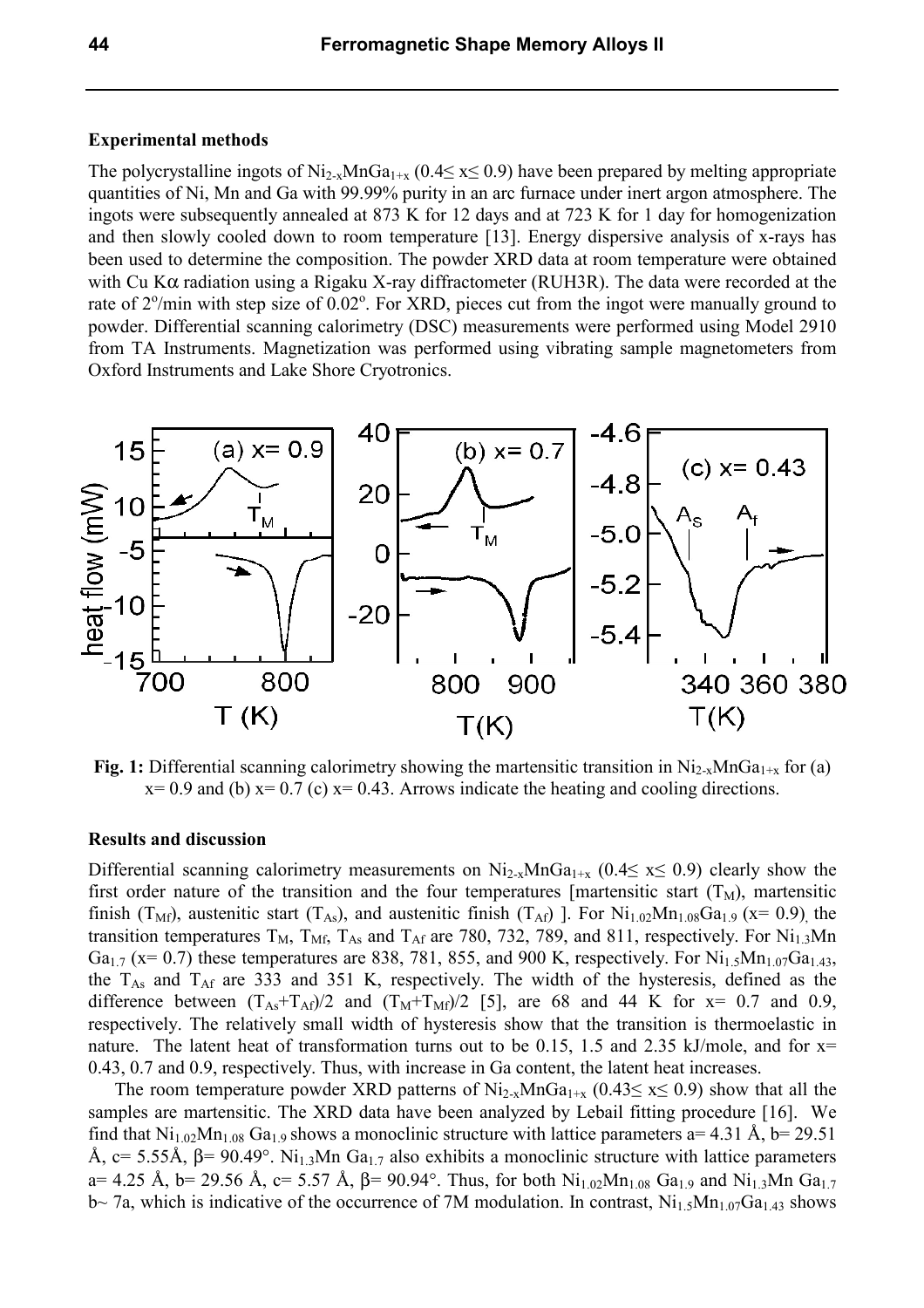a monoclinic structure where b~5a that is indicative of 5M modulation with lattice parameters a= 4.18 Å,  $b= 21.06$  Å,  $c= 5.57$  Å,  $\beta= 90.51^\circ$ . The 5M and 7M modulation have been also observed in Ni and Mn excess Ni-Mn-Ga [17-20]. The XRD results thus show that all samples  $Ni_{2-x}MnGa_{1+x}$  $(0.43 \le x \le 0.9)$  studied here have monoclinic modulated structure in the martensitic phase. Existence of modulation makes the Ga excess Ni-Mn-Ga a good candidate to show magnetic field induced strain [2, 3] since it has been reported that modulated structures have lower twinning stress and hence are expected to exhibit twin boundary motion [21]. It has been reported in literature that the twinning stress is less if β is close to 90<sup>0</sup> [22]. Here for all samples, β is indeed close to 90<sup>0</sup> and thus the twinning stress is expected to be less.



Fig. 2: X-ray diffraction pattern (solid line) of Ni<sub>2-x</sub>MnGa<sub>1+x</sub> (0.43≤ x≤ 0.9) for different x at room temperature. (a)  $x=0.9$  and (b)  $x=0.7$  (c)  $x=0.43$ . The calculated profiles obtained by Lebail refinement are shown by dashed lines.

Fig. 3 shows the magnetization (M) as a function of temperature and the transition temperatures as a function of composition. The magnetization data have been taken in a low applied field of 10 Gauss. Expectedly, all the M (T) curves show sharp decrease in magnetization at  $T_c$ . For  $x=0.9$  and  $x= 0.7$  samples, the magnetic transition takes place in the martensitic state and for  $x= 0.43$  the magnetic and structural transition temperatures almost coincide.  $T_c$  is found to decrease with increasing x in  $Ni_{2-x}MnGa_{1+x}$ . For  $Ni_2MnGa$  (x= 0), T<sub>C</sub> is 378K and it decreases to 330K for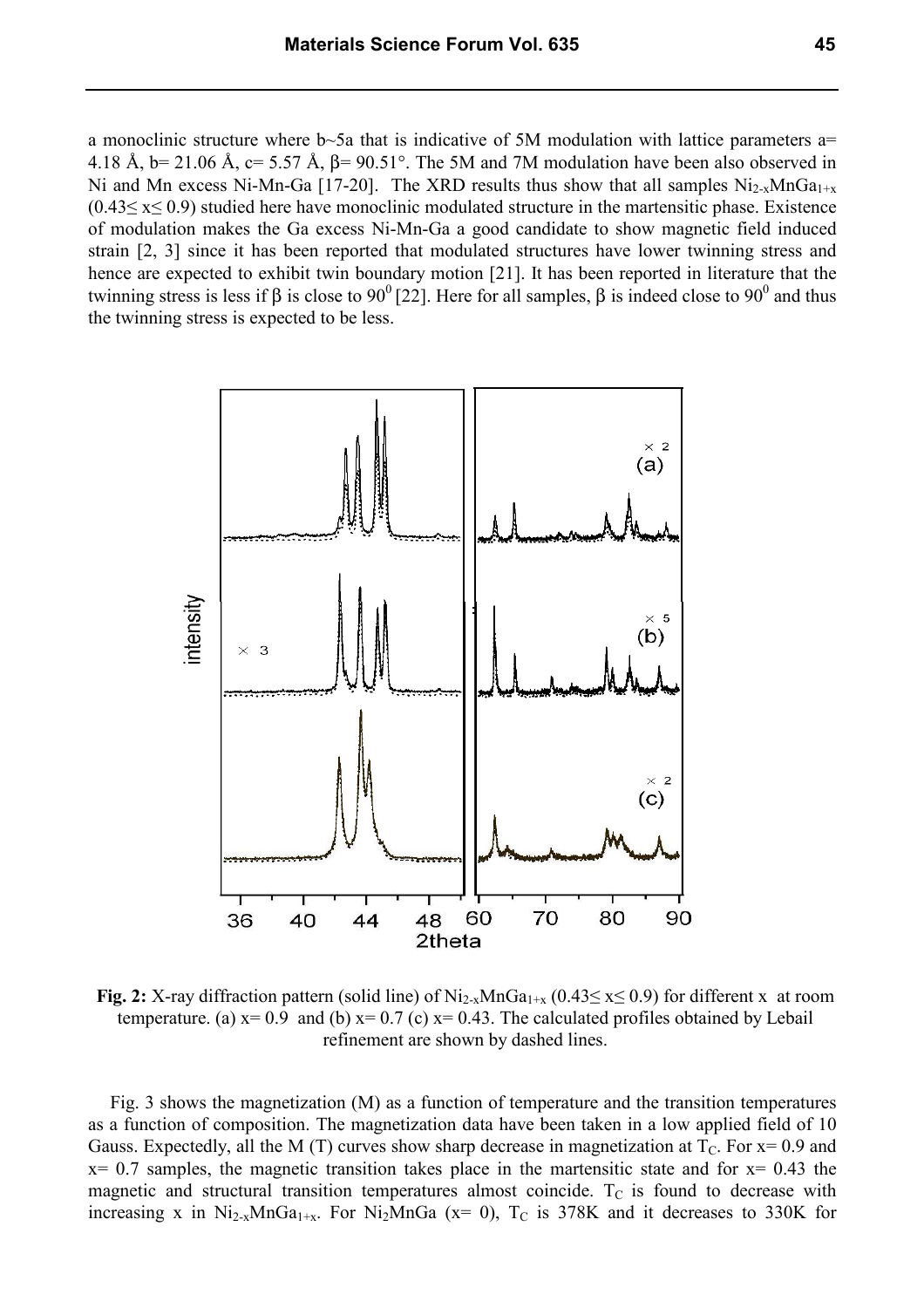$NiMn<sub>1.08</sub>Ga<sub>1.9</sub>$ . From Fig. 3(d), it is clear that T<sub>M</sub> and T<sub>C</sub> follow opposite trend, which is in agreement with previous studies done on Ni excess Ni-Mn-Ga where  $T<sub>C</sub>$  is found to decrease with increasing  $T_M$  [5].  $T_M$  and  $T_C$  almost merge for x= 0.43, which might be an interesting composition for further study.



Fig. 3: M vs T and variation of T<sub>M</sub> and T<sub>C</sub> for Ni<sub>2-x</sub>MnGa<sub>1+x</sub> (0.4≤ x≤ 0.9). (a) x= 0.43 (b) 0.7 (c) 0.9 (d)  $T_M$  and  $T_C$  as a function of x.

# **Summary**

The crystal structure at room temperature, the martensitic and magnetic transition temperatures have been studied for Ni<sub>2-x</sub>MnGa<sub>1+x</sub> (0.43≤ x≤ 0.9) as a function of x. From the Lebail fitting of x-ray diffraction, we find that  $Ni<sub>1.02</sub>Mn<sub>1.08</sub>$  Ga<sub>1.9</sub> and  $Ni<sub>1.3</sub>Mn$  Ga<sub>1.7</sub> show 7M modulated monoclinic structure, while  $Ni<sub>1.5</sub>Mn<sub>1.07</sub>Ga<sub>1.43</sub>$  shows 5M monoclinic modulation at room temperature. DSC shows that  $T_M$  is higher for these samples compared to Ni and Mn excess Ni-Mn-Ga. Magnetization shows that  $T_{\rm C}$  decreases with increasing x.

## 

- [1] K. Ullakko, J. K. Huang, C. Kantner, R. C. O'Handley, and V. V. Kokorin, Appl. Phys. Lett. 69, 1966 (1996).
- [2] S. J. Murray, M. Marioni, S. M. Allen, R. C. O'Handley, T. A. Lograsso, Appl. Phys. Lett. 77, 886 (2000).